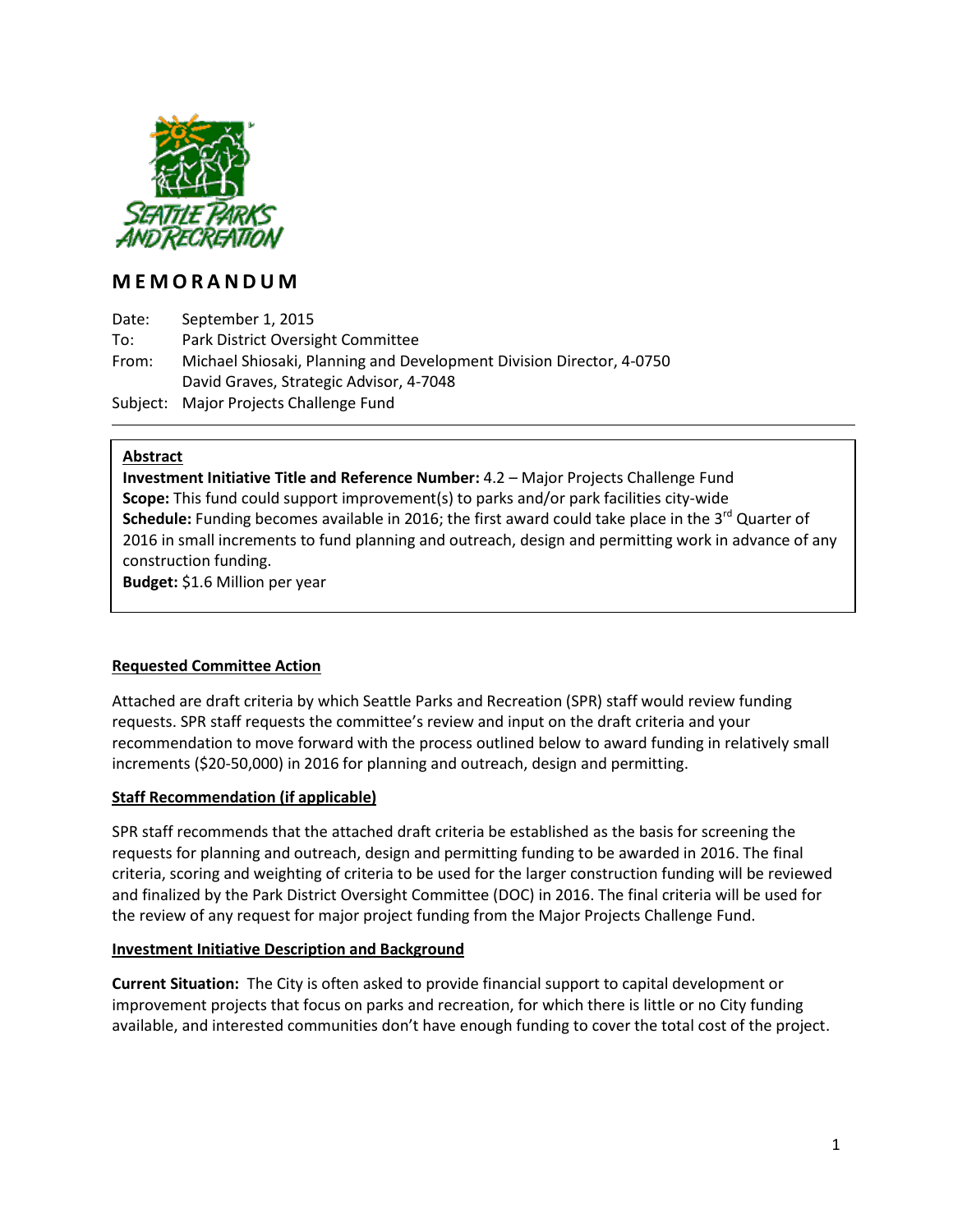**Solution:** This Challenge Fund will provide City funding to:

- Major project(s) on SPR owned property and/or SPR owned facility and
- An identified capital need and a high degree of community support or involvement.
- Leverage community-generated funding for the renovation of Parks' facilities where other City funding is unavailable
- Assist diverse communities and organizations that lack resources for a match.

**Anticipated Key Outcome:** Renovated, expanded, or upgraded parks and park facilities, funded through a combination of City and community-generated funds.

The purpose of the Major Project Challenge Fund is to provide a funding match, to fund a "major project" that is not otherwise covered by an identified Seattle Parks and Recreation (SPR) fund source. While not specifically defined, it is envisioned that a "major project" is a significant improvement or renovation to an existing SPR owned building or facility. SPR will manage the project. It is not a collection of small projects or a simple building repair such as a new roof. Merely being expensive doesn't necessarily make it a major project – it should significantly expand the life and usability of the subject facility such that it provides more opportunities for people to make use of the facility. The initial idea is that the money would go to one project every year or one project every other year, with some amount of money available for planning and design to get a project ready for a subsequent funding round. However, it may be that the best use of the fund will be to support one or two significant improvement projects over the first six years. Until SPR receives the first round of requests for planning/design funding, it is hard to know. To that end, SPR would like to target \$300K in 2016 for planning and design funding and \$100K for staff support to help applicant(s) get projects ready to submit for construction funding and identify matching dollars in subsequent years.

#### **Key Issues**

One of the most critical components of this funding process will be the outreach to underserved and underrepresented communities. The second critical component will be staff support to enable these communities to effectively navigate the funding process. Third will be identification of the match; some communities may have easier access to dollars with which to provide a match. Other projects may have limited access to matching dollars so the match may have to more flexible and include such things a lower percentage of funding match or in-kind services. Being creative on the type and timing of the match will be important to ensure equity across all project proposals. Finally, providing planning and design money in advance of funding a construction project will also be an important component of this process.

#### **Inclusive Outreach and Public Engagement Strategies or Implication**

We will have to go beyond our standard outreach and meeting format to target outreach to the traditionally underserved and underrepresented communities. As an example, rather than holding meetings and expecting people to come to our meetings, we will attend standing meetings that are held by various community groups. We'll have to be creative with our outreach and find different ways to engage the communities to let them know that there may be dollars available to make improvements to a park or park facility in their neighborhood.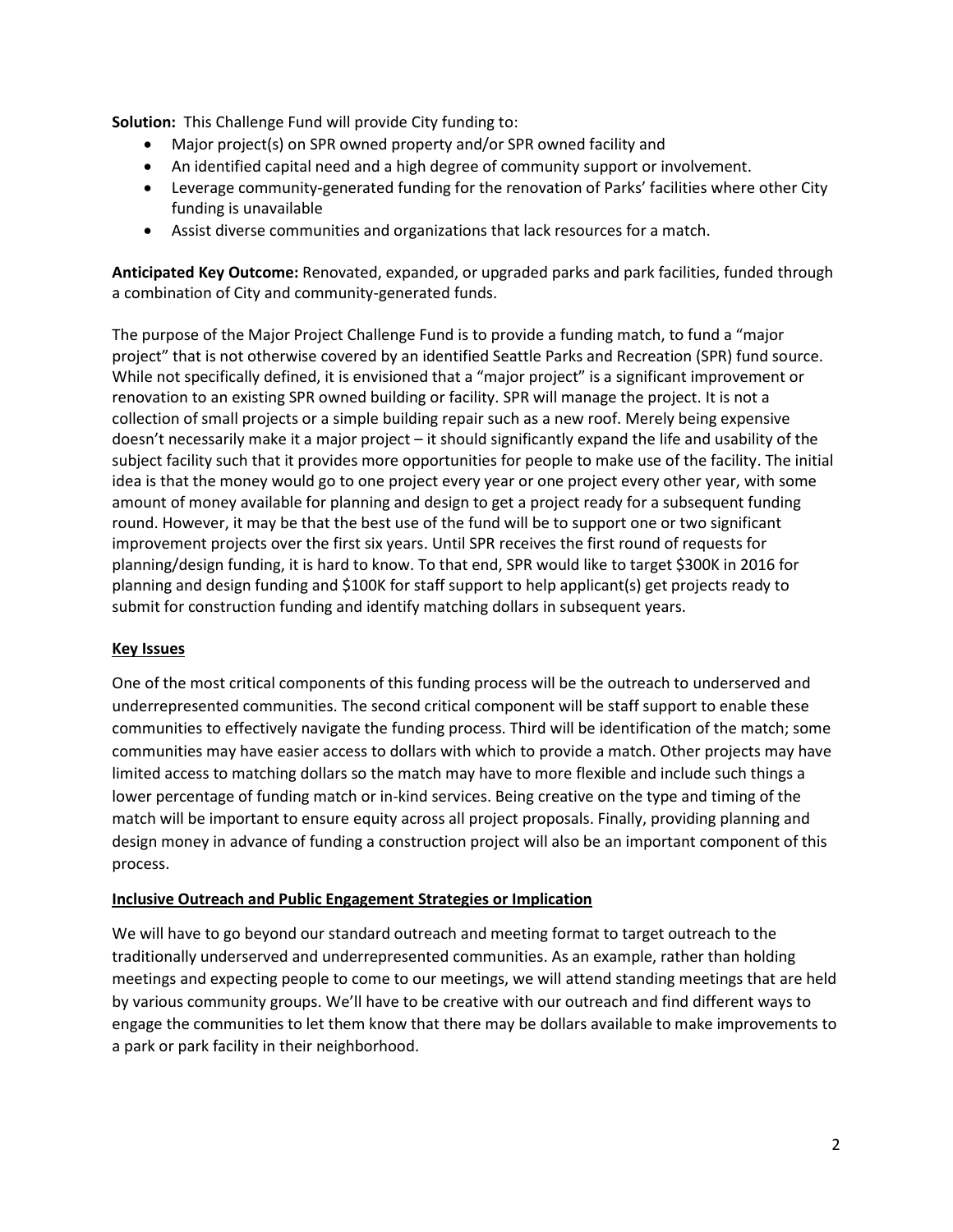### **Budget and Financial Impacts**

There is dedicated funding available and a portion of it could be used to cover staff time to work with applicants and the District Oversight Committee. As noted above, SPR is requesting \$300K in 2016 for planning and design funding and an additional \$100K for staff support to help applicant(s) get projects ready to submit for construction funding and identify matching dollars in subsequent years.